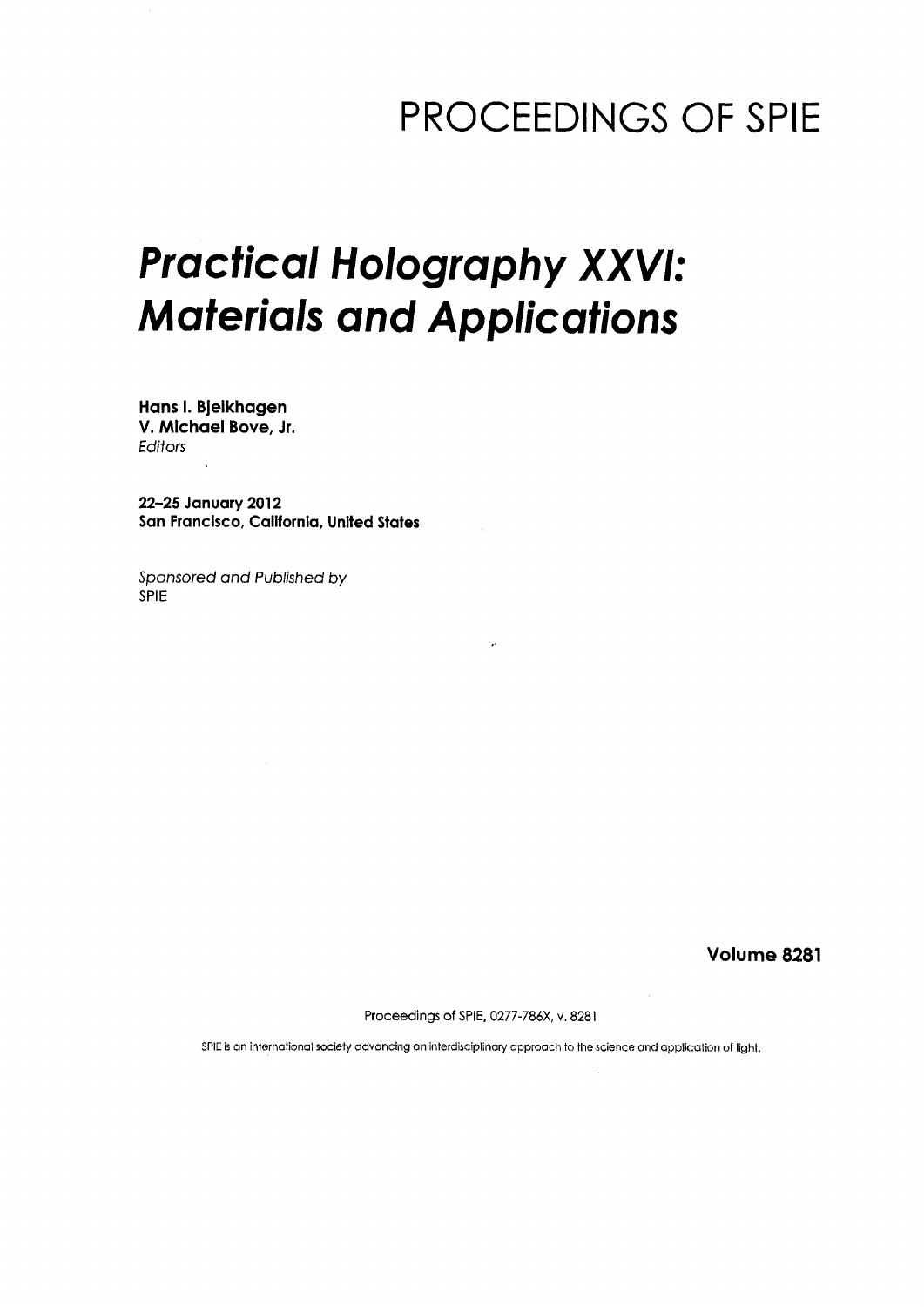### **Contents**

- ix Conference Committee
- xi Introduction

#### SESSION <sup>1</sup> MATERIALS

- <sup>8281</sup> 02 PVA glue as a recording holographic medium [8281-01] S. Toxqui-López, Benemérita Univ. Autónoma de Puebla (Mexico); A. Olivares-Pérez, Instituto Nacional de Astroffsica, 6ptica <sup>y</sup> Electronica (Mexico); B. Pinto-lguanero, A. Aguilar-Mora, Benemérita Univ. Autónoma de Puebla (Mexico); I. Fuentes-Tapia, Instituto Nacional de Astrofísica, Óptica y Electrónica (Mexico)
- 8281 03 Photosensitive holographic material with a medium of fluorescent ink [8281-02] A. Olivares-Perez, Instituto Nacional de Astrofisica, 6ptica <sup>y</sup> Electronica (Mexico); S. Toxqui-Lopez, Benemerita Univ. Autonoma de Puebla (Mexico); I. Fuentes-Tapia, Instituto Nacional de Astrofísica, Óptica y Electrónica (Mexico); M. Ortiz-Gutiérrez, G. Mellado-Villasenor, Univ. Michoacana de San Nicolas de Hidalgo (Mexico)
- 8281 04 Photochromic materials for holography: issues and constraints [8281-03] A. Bianco, Osservatorio Astronomico di Brera (Italy); G. Pariani, A. Zanutta, Osservatorio Astronomico di Brera (Italy) and Politecnico di Milano (Italy); R. Castagna, C. Bertarelli, Politecnico di Milano (Italy) and Ctr. for Nano Science and Technology (Italy)
- <sup>8281</sup> 05 Performances of new green sensitive liquid photopolymers for volume phase holographic gratings [8281-04] A. Zanutta, Politecnico di Milano (Italy) and INAF, Osservatorio Astronomico di Brera (Italy); A. Bianco, F. M. Zerbi, INAF, Osservatorio Astronomico di Brera (Italy)
- SESSION 2 DIGITAL HOLOGRAPHY AND SCENE CAPTURE I
	- 8281 07 Wide viewing-zone angle hologram generation using phase-shifting hologram capture for holographic media communications [8281-06] R. Oi, Y. Ichihashi, K. Yamamoto, T. Senoh, T. Kurita, National Institute of Information and Communications Technology (Japan)
	- 8281 08 Measurements of accommodation responses to horizontally scanning holographic display [8281-07]

M. Yokouchi, Y. Takaki, Tokyo Univ. of Agriculture and Technology (Japan)

<sup>8281</sup> 09 Depth perception and user interface In digital holographic television [8281-08] J. Barabas, S. Jolly, D. E. Smalley, V. M. Bove, Jr., MIT Media Lab. (United States)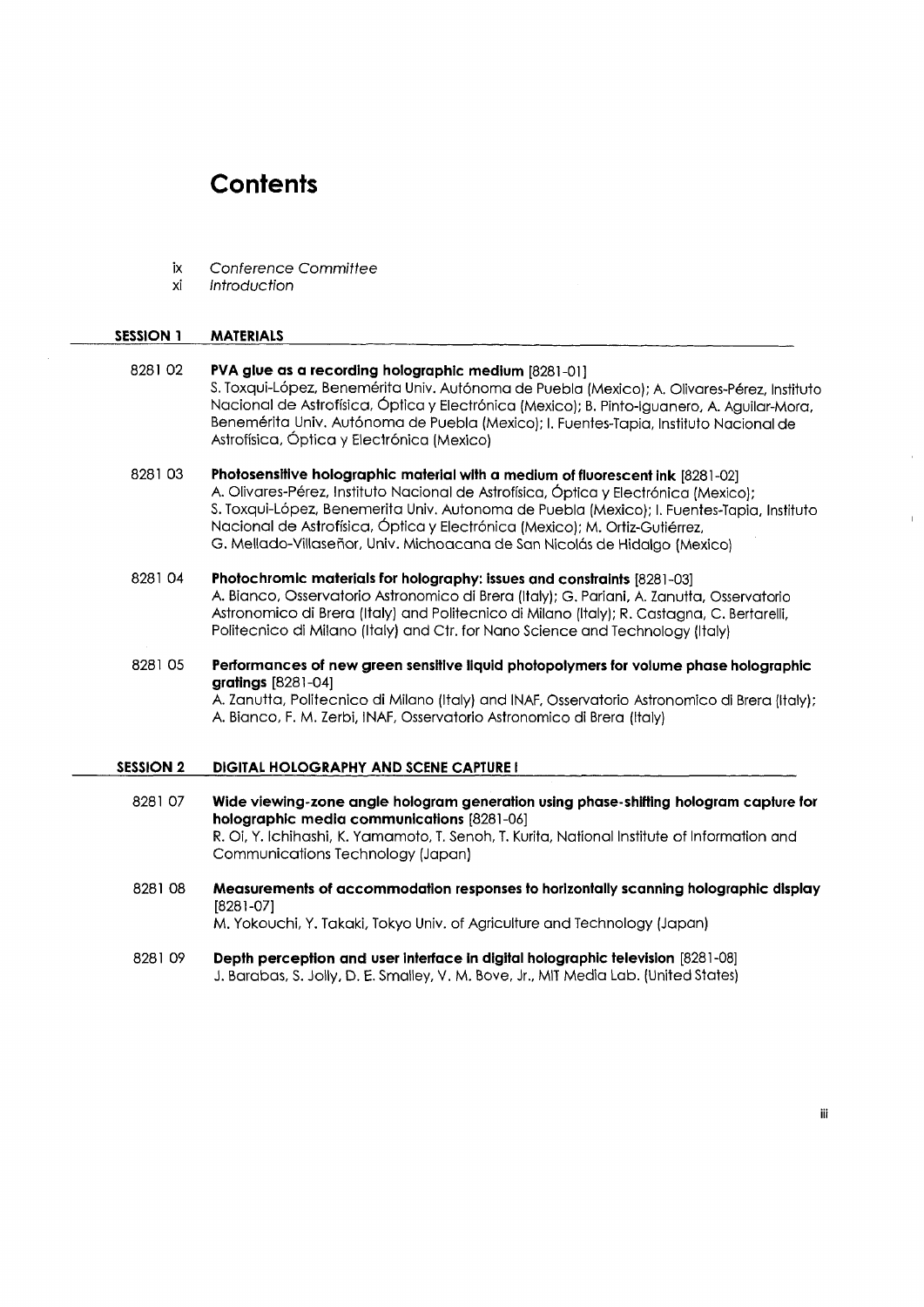- <sup>8281</sup> OA Transmission of hologram data and 3D image reconstruction using white LED light [8281-09] K. Sato, M. Tozuka, Shonan Institute of Technology (Japan); K. Takano, Tokyo Metropolitan College of Aeronautical Engineering (Japan); M. Ohki, Shonan Institute of Technology (Japan)
- 8281 OB Across light: through colour [8281-10] I. Azevedo, M. Richardson, De Montfort Univ. (United Kingdom); L. M, Bernardo, Univ. of Porto (Portugal)

#### SESSION 3 DIGITAL HOLOGRAPHY AND SCENE CAPTURE II

Federation)

- 8281 0D Real-time recording and reconstruction of moving 3D images using electronic holography [8281-12] K. Furuichi, K. Sato, Univ. of Hyogo (Japan)
- 8281 0E Full parallax computer generated hologram using GPU-accelerated ray tracing method [8281-13] T. Ichikawa. Y. Sakamoto, Hokkaido Univ. (Japan)
- 8281 OF Single shot dual wavelength full field imaging in low coherence digital holographic microscopy [8281-14] Z. Monemhaghdoust, LAPD, Ecole Polytechnique Federate de Lausanne (Switzerland); F. Montfort, Y. Emery, Lyncee Tec SA (Switzerland); C. Depeursinge, Lyncee Tec SA (Switzerland) and LOA, Ecole Polytechnique Federate de Lausanne (Switzerland); C. Moser, LAPD, Ecole Polytechnique Fédérale de Lausanne (Switzerland)
- 8281 0G Ray-casting CRT algorithm for holographic 3D display with full parallax occlusion effect [8281-15]

X. Liang, Y. Pan, X. Xu, Data Storage Institute (Singapore)

8281 OH Shading of holographic reconstructed image by two-dimensional amplitude modulation of zone plates [8281-16]

T. Kurihara, Y. Takaki, Tokyo Univ. of Agriculture and Technology (Japan)

8281 01 A hard-threshold based sparse inverse imaging algorithm for optical scanning holography reconstruction [8281-17] F. Zhao, X. Qu, Xidian Univ. (China); X. Zhang, Institute of Automation (China); T.-C. Poon,

Virginia Polytechnic Institute and State Univ. (United States); T. Kim, Y. S. Kim, Sejong Univ. (Korea, Republic of); J. Liang, Xidian Univ. (China)

<sup>8281</sup> 0J Phase retrieval of THz radiation using set of 2D spatial intensity measurements with different wavelengths [8281-18] N. V. Petrov, V. G. Bespalov, National Research Univ. of Information Technologies, Mechanics and Optics (Russian Federation); M. V. Volkov, St. Petersburg State Univ. (Russian

iv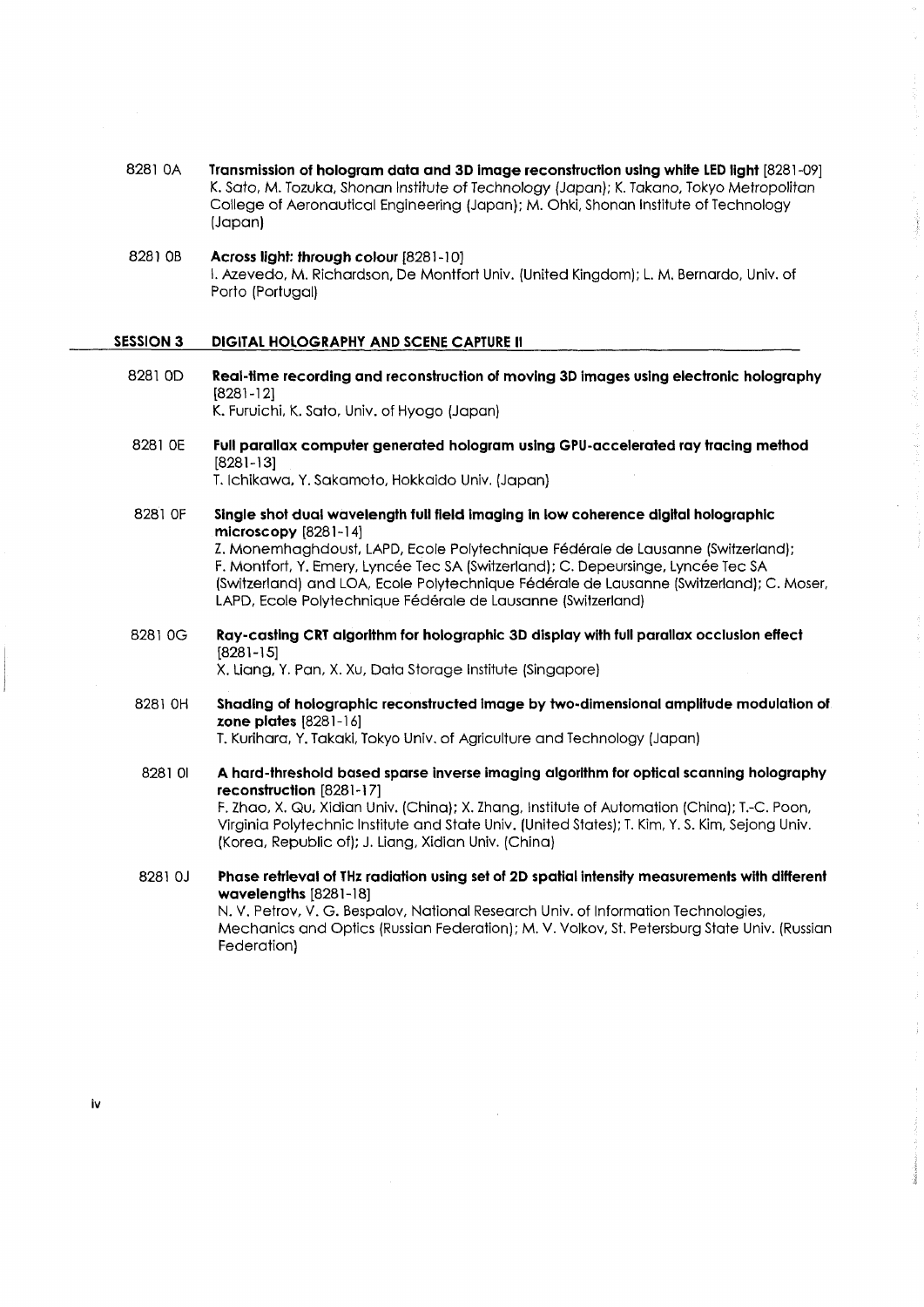#### SESSION 4 APPLICATIONS IN STORAGE, PRINTING, AND OPTICS I

- <sup>8281</sup> OK Applying field mapping refractive beam shapers to improve holographic techniques [8281-19] A. Laskin, AdIOptica Optical Systems GmbH (Germany); G. Williams, The Univ. of Sheffield (United Kingdom); R. McWilliam, Durham Univ. (United States); V. Laskin, AdIOptica Optical Systems GmbH (Germany) 8281 OL In-line hologram reconstruction with Hartley transform and iteration [8281-20] M. Ozcan, Sabanci Univ. (Turkey)
- <sup>8281</sup> 0M Novel modulation techniques for collinear holographic data encoding [8281-21] W. Jia, City Univ. of Hong Kong (China) and Shanghai Institute of Optics and Fine Mechanics (China); Z. Chen, T. Chung, F. J. Wen, Y. T. Chow, P. S. Chung, City Univ. of Hong Kong (Hong Kong, China)
- 8281 ON The volume hologram printer to record the wavefront of a 3D object [8281-22] O. Miyamoto, T. Yamaguchi, H. Yoshikawa, Ninon Univ. (Japan)

#### SESSION 5 APPLICATIONS IN STORAGE, PRINTING, AND OPTICS II

8281 OR A compact holographic recording setup for tuning pitch using polarizing prisms [8281-25] J. Kim, R. K. Komanduri, M. J. Escuti, North Carolina State Univ. (United States)

#### POSTER SESSION

- <sup>8281</sup> OS Hologram pattern of the electromagnetic wave diffraction from a pyramidal horn antenna [8281-26] M. Ohki, Shonan Institute of Technology (Japan); K. Takano, Tokyo Metropolitan College of Industrial Technology (Japan); M. Tozuka, K. Sato, Shonan Institute of Technology (Japan); S. Kozaki, Gunma Univ. (Japan)
- 8281 0T Two-dimensional signal processing using a morphological filter for holographic memory [8281-27]

Y. Kondo, Y. Shigaki, M. Yamamoto, Tokyo Univ. of Science (Japan)

- 8281 0U Acceleration of calculation method for CGH with spherical basic object light by using graphic processing units [8281-28] K. Hosoyachi, Y. Sakamoto, Hokkaido Univ. (Japan)
- 8281 0V Recording/readout system comprising reflection-type hologram memory that uses spherical reference light [8281-29] A. Nakajima, S. Ozawa, M. Yamamoto, Tokyo Univ. of Science (Japan)
- <sup>8281</sup> 0W Calculation method for reconstruction at arbitrary depth in CGH with Fourier transform optical system [8281-30] Y. Sato, Y. Sakamoto, Hokkaido Univ. (Japan)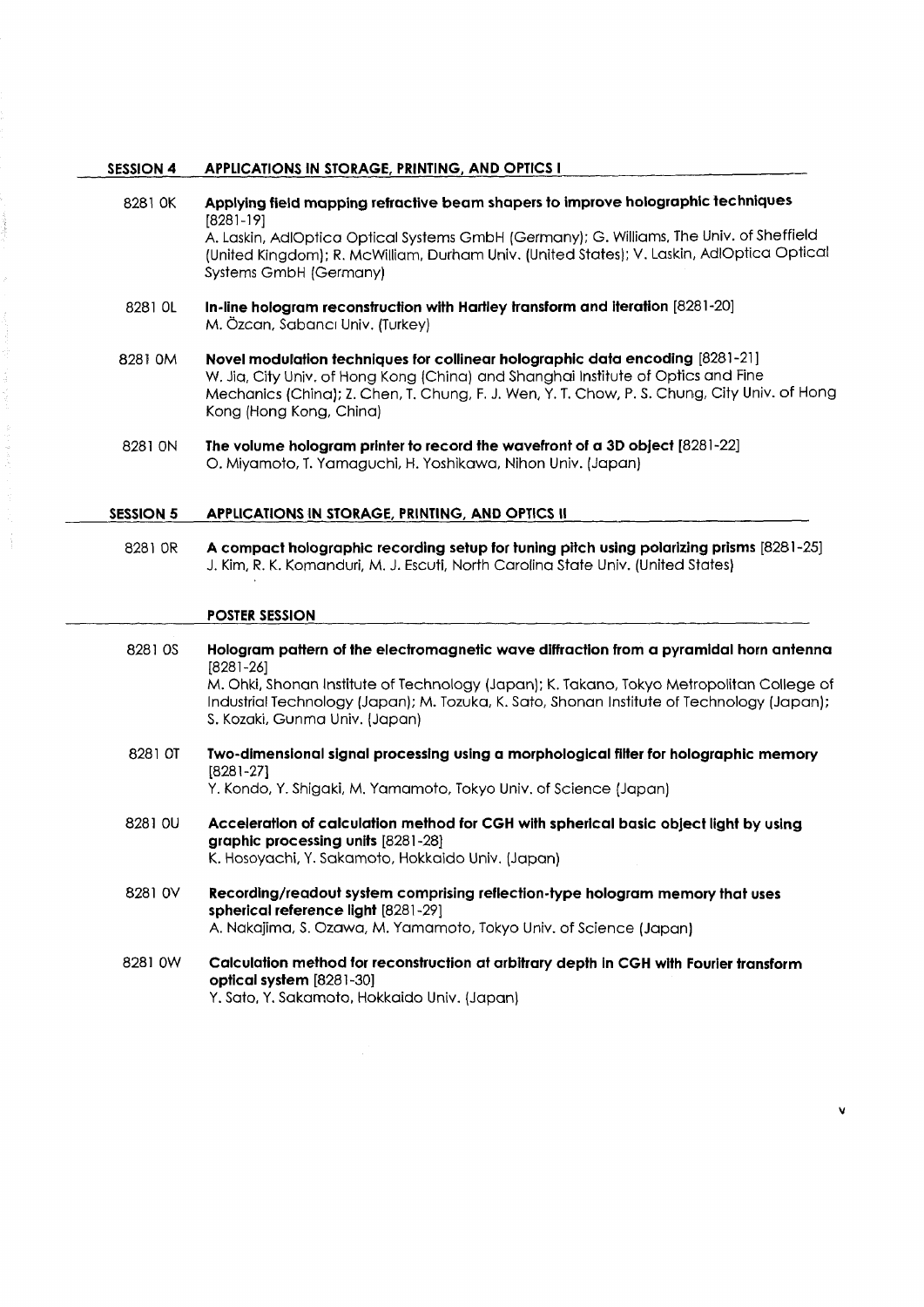- 8281 OX Enlargement of visual field considering depth of object for eyepiece-type electro holography [8281-31] C. Yang, Y. Sakamoto, Hokkaido Univ. (Japan); F. Okuyama, Suzuka Univ. of Medical Science (Japan)
- 8281 OY Computer-generated holograms at arbitrary positions using multi-view images [8281-32] Y. Ohsawa, Y. Sakamoto, Hokkaido Univ. (Japan)
- <sup>8281</sup> OZ Image-type high-definition CGHs encoded by optimized error diffusion [8281-33] H. Yamashita, K. Matsushima, S. Nakahara, Kansai Univ. (Japan)
- 8281 10 Advanced rendering techniques for producing specular smooth surfaces in polygon-based high-definition computer holography [8281-34] H. Nishi, K. Matsushima, S. Nakahara, Kansai Univ. (Japan)
- 8281 11 Study of holograms made with saccharides and iron ions [8281-35] M. M. Ordonez-Padilla, A. Olivares-Perez, V. Dorantes-Garcfa, R. Vallejo-Mendoza, I. Fuentes-Tapia, Instituto Nacional de Astroffsica, Optica y Electronica (Mexico)
- 8281 12 Analysis of albumin hologram [8281-36] M. J. Ordóñez-Padilla, A. Olivares-Pérez, L. R. Berriel-Valdos, Instituto Nacional de Astrofísica, Óptica y Electrónica (Mexico); M. Ortiz-Gutiérrez, J. F. Villa-Manríquez, Univ. Michoacana de San Nicolás de Hidalgo (Mexico)

 $\frac{1}{2}$ 

- 8281 <sup>13</sup> Interferometric measurement of refraction index of dye-doped photopolymer [8281-37] G. Mellado-Villasehor, M. Ortiz-Gutierrez, Univ. Michoacana de San Nicolas de Hidalgo (Mexico); M. Perez-Cortes, Univ. Autonoma de Yucatan (Mexico); J. C. Ibarra-Torres, Univ. de Guadalajara (Mexico); A. Olivares-Pérez, S. Toxqui-López, Instituto Nacional de Astroffsica, Optica y Electr6nica (Mexico)
- 8281 14 The efficiency of holograms with registration nitrocellulose and FeCl<sub>3</sub> [8281-38] R. Vallejo-Mendoza, A. Olivares-Pérez, N. Korneev, V. Dorantes-García, M. J. Ordonez-Padilla, Instituto Nacional de Astroffsica, Optica y Electronica (Mexico)
- 8281 15 Study of the behavior of the diffraction efficiency of a function of thickness using holographic gratings as material registration with gum Arabic ammonium dichromate [8281-39]

B. Pinto-Iguanero, Benemérita Univ. Autónoma de Puebla (Mexico); A. Olivares-Pérez, Instituto Nacional de Astrofísica, Óptica y Electrónica (Mexico); S. Toxqui-López, Benemérita Univ. Autónoma de Puebla (Mexico); I. Fuentes-Tapia, Instituto Nacional de Astrofísica, Óptica y Electrónica (Mexico)

8281 16 Fabrication of the multi-level phase type hologram for display using the laser direct write lithography system [8281-40] S. Nakano, S. Nakahara, S. Singubara, Kansai Univ. (Japan)